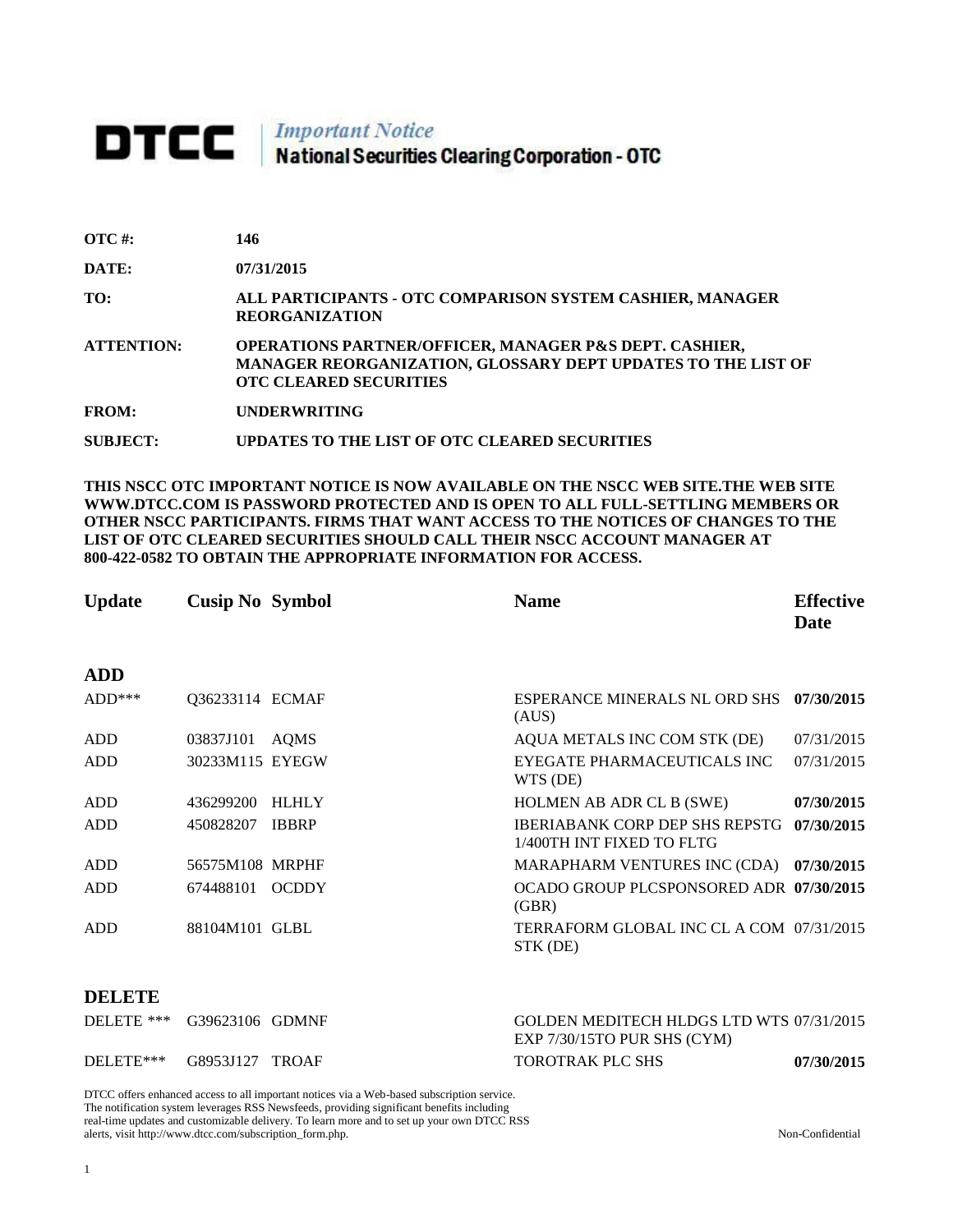| DELETE***                    | Y11234104 CPITF  |                          | CAPITALRETAIL CHINA TRUST<br><b>UNITS (SINGAPORE)</b>                   | 07/30/2015 |
|------------------------------|------------------|--------------------------|-------------------------------------------------------------------------|------------|
| <b>DELETE</b>                | 05572A104 BRPPY  |                          | BR PPTYS S A SPON ADR (BRA)                                             | 07/31/2015 |
| SEC 12J<br><b>SUSPENSION</b> | 16944H107 CIIC   |                          | CHINA INFRASTRUCTURE<br>INVESTMENT CORPORATION COM<br>STK (NV)          | 07/31/2015 |
| <b>DELETE</b>                | 286183108 ELETY  |                          | ELEMENT ONE LIMITED SPONSORED 07/31/2015<br>ADR (ZAF)                   |            |
| SEC 12J<br><b>SUSPENSION</b> | 55066K209 LUVT   |                          | LUVOO INT INC COM STK NEW                                               | 07/31/2015 |
| SEC 12J<br><b>SUSPENSION</b> | 69407W103 PCWT   |                          | PACIFIC CLEAN WATER<br>TECHNOLOGIES INC COM                             | 07/31/2015 |
| <b>SYMBOL CHANGES</b>        |                  |                          |                                                                         |            |
|                              |                  | 69343G105 ENRGD TO: PFGB | PFO GLOBAL INC                                                          | 07/31/2015 |
|                              |                  | 85529D203 STFKE TO: STFK | STARFLICK.COM COM STK (NV)                                              | 07/31/2015 |
| <b>REORGANIZATION</b>        |                  |                          |                                                                         |            |
| <b>DELETE</b>                | 00506R208 AVEW   |                          | ACTIONVIEW INTERNATIONAL, INC.<br>NEW COMMON STOCK                      |            |
| <b>ADD</b>                   | 05365X105 AVEWD  |                          | <b>AVEW HLDGS INC</b>                                                   | 07/31/2015 |
| <b>DELETE</b>                | 02154R100 ANAS   |                          | ALTERNATURALS, INC. COMMON<br><b>STOCK</b>                              |            |
| <b>ADD</b>                   | 02154R209 ANASD  |                          | ALTERNATURALS INC                                                       | 07/31/2015 |
| <b>DELETE</b>                | 02917T104 ARCP   |                          | AMERICAN RLTY CAP PPTYS INC                                             |            |
| <b>ADD</b>                   | 92339V100 VER    |                          | VEREIT INC (XNAS TO: XNYS)                                              | 07/31/2015 |
| <b>DELETE</b>                | 02917T401 ARCPP  |                          | AMERICAN RLTY CAP PPTYS INC<br>6.70% SER F CUMV REDM PREF               |            |
| ADD                          | 92339V209 VERPRF |                          | VEREIT INC PFD SER F<br>(XNAS TO: XNYS)                                 | 07/31/2015 |
| <b>DELETE</b>                | 035210103 ANGP   |                          | ANGSTRON HOLDINGS<br><b>CORPORATION COMMON STOCK</b>                    |            |
| <b>ADD</b>                   | 40422N105 ANGP   |                          | HK GRAPHENE TECHNOLOGY CORP                                             | 07/31/2015 |
| <b>DELETE</b>                | 16952P108 CXBL   |                          | CHINA XIBOLUN TECHNOLOGY<br>HOLDINGS CORPORATION COMMON<br><b>STOCK</b> |            |
| <b>ADD</b>                   | 099875106 BOFC   |                          | <b>BORNEO INDL FISHERY</b>                                              | 07/31/2015 |
| <b>DELETE</b>                | 20453D101 CPYCF  |                          | <b>COMPLIANCE ENERGY CORP</b>                                           |            |
| <b>ADD</b>                   | 20453D200 CPYCD  |                          | COMPLIANCE ENERGY CO (CANADA) 07/31/2015                                |            |